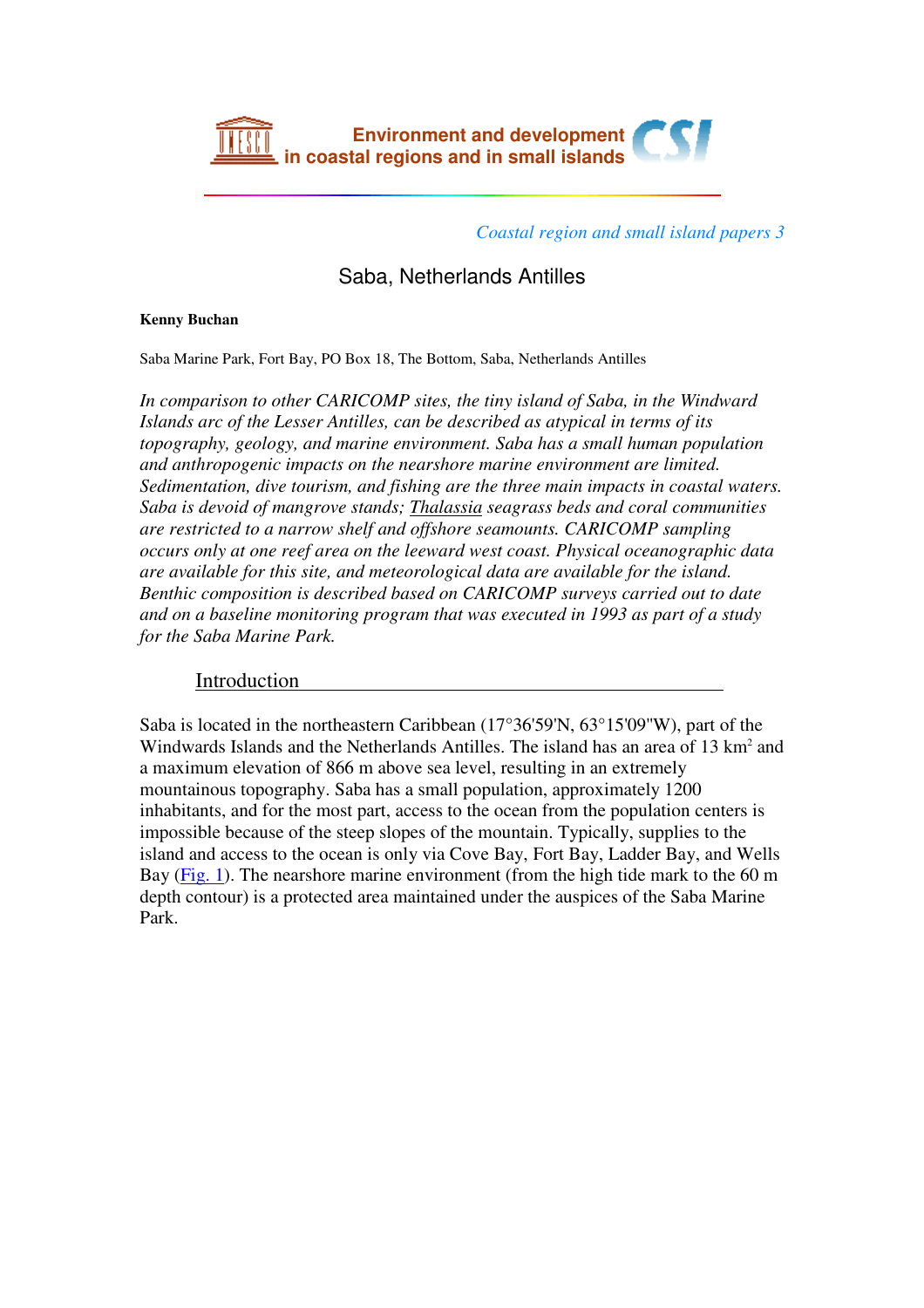

With population centers on the island lying at least 240 m above sea level, direct human impacts on the marine resources are limited. There is little industry on the island and no significant agriculture. Thus, effluents such as pesticide and industrial chemicals are nonexistent. The three main impacts on the marine environment are sedimentation, dive tourism, and fishing.

Sedimentation comes from a rock-crushing plant in the Fort Bay area and from natural runoff during heavy rains. At the end of 1995, a large-scale operation to export rocks and sand was initiated at the rock-crushing site. This has added significantly to the amount of sedimentation on Tent Reef and other sites in the southwest portion of the island. Natural runoff is significant and for the most part discharges directly into the ocean because of the steep slopes of the island, which are made up of loose agglomerates. In most places, the slopes are separated from the ocean by a thin fringing boulder beach.

The economy of Saba is dependent on tourism; 66% is dive related. The Saba Marine Park, which surrounds the entire island, hosts about 5,000 divers per year who carry out approximately 25,000 dives. Undoubtedly some damage results from diving activities, although this is limited and has been decreasing since 1993. Roberts *et al*. (1993) reported damage to 3.2% of coral colonies close to marine park mooring lines at the study sites (high use areas 0-20 m from mooring) and to 2.4% of colonies in low use areas (40-60 m from mooring). The number of divers visiting Saba is slowly increasing. The results of a 1996 study of the carrying capacity of the park are not yet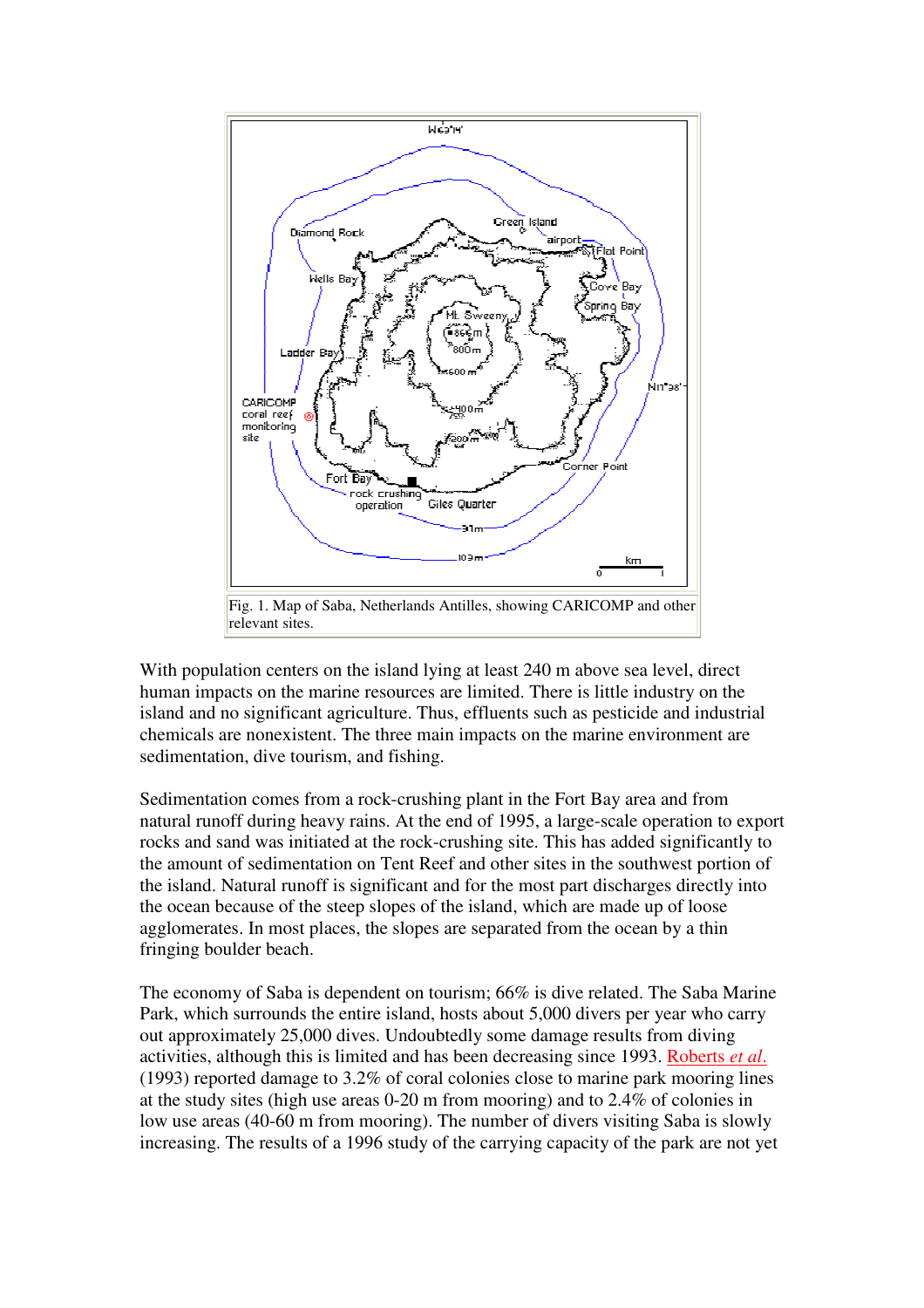available but will be used to reduce or alleviate development and diving pressure on the marine ecosystem.

Various studies have assessed the impact of fishing on the surrounding reefs (Polunin and Roberts, 1993; Roberts *et al*., 1993; Roberts, 1995; Roberts and Hawkins, 1995). Within the no-fishing zone of the marine park (the coral reef site is also located in this area), fish biomass was greater for five commercially fished families than in the fishing zones. Between 1991 and 1995, overall biomass of commercially important families increased by over 60%. Fish populations within the study site are healthy.

To date the island government , on the advice of the Saba Marine Park, has declined proposals for coastal development. However, with future political changes there may be pressure to develop a marina and hotel/dive resort in the southern part of the island at Giles Quarter. According to island law, all coastal developments must be preceded by an independent environmental impact assessment.

Island and Marine Geology

Saba is a single, composite, dormant volcano (Westermann and Kiel, 1961) rising from depths of 600 m (Roos, 1971). The island consists of a main peak surrounded by several individual peaks and domes. The slopes of the main mountain are characterized by numerous relatively straight V- and U-shaped valleys, locally known as guts. The petrological composition of the island has been described by Baker *et al*. (1977) as mostly andesites (volcanic boulders) formed through processes such as fractionation and magmatic mixing from both mantle and crustal sources. The relatively narrow shelf of the island is principally remnants of the abraded volcano, consisting of boulders that have slid from the eroded walls over time (Zonneveld, 1977; Van't Hof *et al*., 1991). There is no permanent running water on the island, but during heavy rains the guts act as channels carrying water and sediments directly to the ocean.

The bathymetry of Saba is characterized by nearshore dropoffs at Flat Point, Spring Bay, and Corner Point (Deslarzes, 1994). Within 60 m depth limits, the shelf surrounding Saba is typically 300-500 m wide; at its widest point north of the island, the shelf measures approximately 1,000 m.

Reef development in the Windward Islands (St. Maarten, St. Eustatius, and Saba) of the Antilles is poor in comparison to those of the Leeward Islands (Curaçao and Bonaire). According to Bak (1977), coral communities are common in the Dutch Windward Islands but no structural reefs were observed. Contrary to this observation, Van't Hof *et al*. (1991) suggested that, overall, coral communities around Saba are made up of encrusted andesites and rock, but noted that true biogenic reef does exist in one location — at the Giles Quarter reef complex (Fig. 1). Approximately 1.8 km off the western coast of Saba lies the third category of coral communities common to Saba, described by Van't Hof *et al.* as seamounts and pinnacles. **Bak** (1977) and Deslarzes (1994) described 33 and 30 hermatypic coral species, respectively, in comparison to the 50 found in the leeward Netherlands Antilles. According to Deslarzes (1994), mean hard coral cover in Saba on average ranges from 7.8% to 21.9% and reaches 29% in some reef areas; 11 coral species were common throughout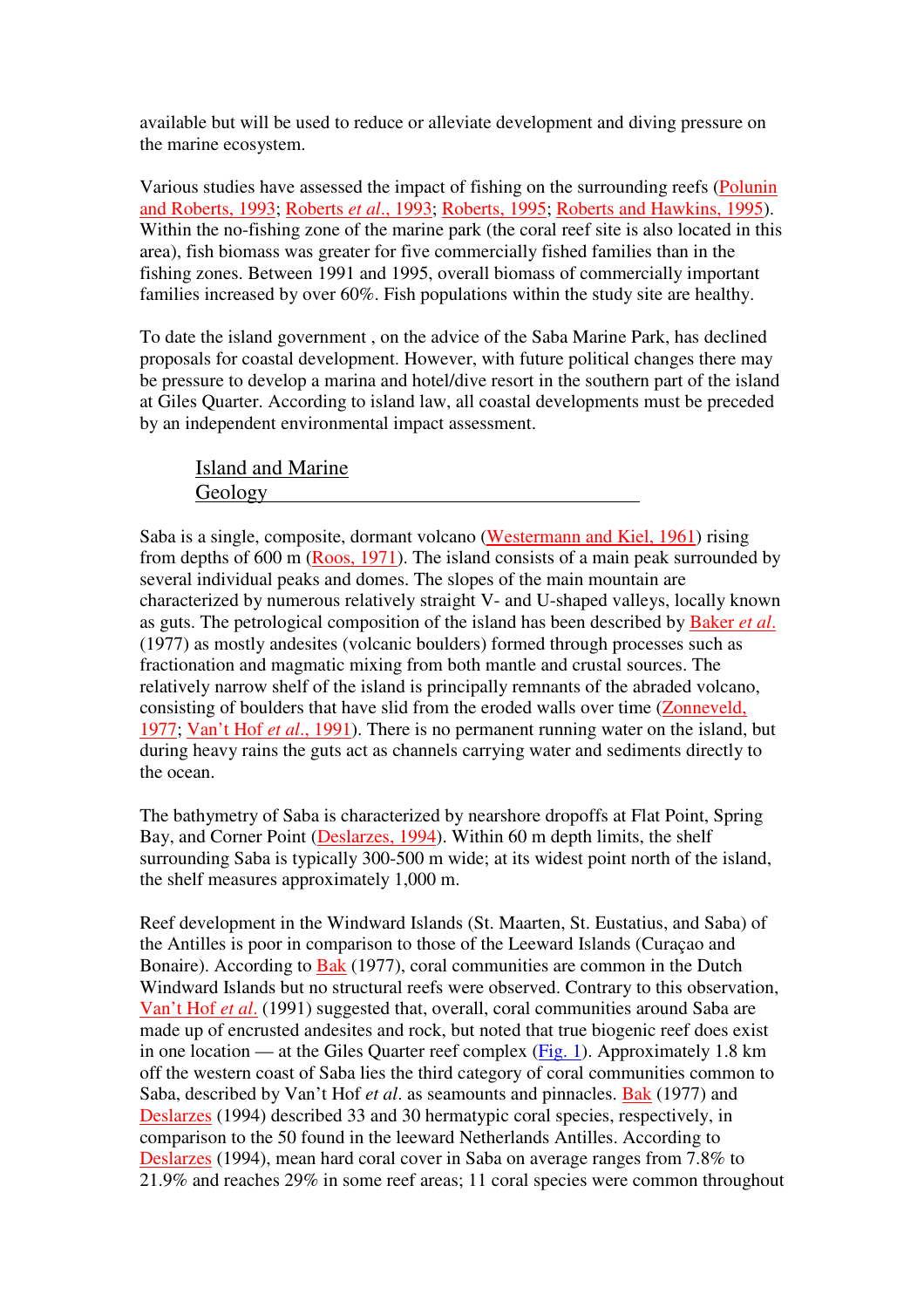his sample sites: *Agaricia* spp., *Colpophyllia* spp., *Diploria labyrinthiformis*, *Diploria strigosa*, *Madracis decactis*, *Millepora* spp., *Montastraea annularis*, *Montastraea cavernosa*, *Porites astreoides*, *Porites porites*, and *Stephanocoenia michelinii*. Of these, *Montastraea annularis* was most dominant overall, followed by *Agaricia* spp., *Millepora* spp. and *Diploria strigosa*.

Saba lacks mangrove stands and *Thalassia* seagrass beds because of its exposed coast. There is a small patch of *Syringodium* east of Fort Bay, a remnant of a large bed which once existed but was affected by sedimentation from the rock-crushing plant adjacent to this area. There are other small patches of *Syringodium* on the leeward western coast of the island.

| Climate and  |  |  |
|--------------|--|--|
| Oceanography |  |  |

The mean annual rainfall on Saba is approximately 1,000 mm (Westermann and Kiel, 1961). The dry season is normally between December and July, and precipitation varies depending on altitude and exposure to the eastern tradewinds. Annual rainfall has been known to exceed 1,920 mm on the higher windward slopes and the summit of the island. Data collected from January 1992 through December 1995 show an average rainfall of 776.8 mm annually  $(Table 1)$ . This is far below the figures quoted by Westermann and Kiel (1961) and is an indication of the serious drought that occurred in Saba in 1994. Variation in rainfall intensity over the small area and different elevations of the island may partly account for the low readings.

| Table 1. Rainfall data (mm) for Saba, Netherlands Antilles, 1992-1995. |       |       |       |       |  |
|------------------------------------------------------------------------|-------|-------|-------|-------|--|
|                                                                        | 1992  | 1993  | 1994  | 1995  |  |
| January                                                                | 71.4  | 66.6  | 22.8  | 22.7  |  |
| February                                                               | 19.6  | 30.8  | 44.8  | 30.6  |  |
| March                                                                  | 93.0  | 46.4  | 6.0   | 30.7  |  |
| April                                                                  | 117.7 | 78.3  | 16.0  | 64.1  |  |
| May                                                                    | 140.9 | 213.3 | 12.3  | 71.3  |  |
| June                                                                   | 28.4  | 38.8  | 70.2  | 39.6  |  |
| July                                                                   | 48.5  | 72.8  | 15.0  | 35.8  |  |
| August                                                                 | 54.5  | 49.10 | 60.8  | 79.1  |  |
| September                                                              | 30.2  | 68.5  | 57.3  | 300.5 |  |
| October                                                                | 30.2  | 63.2  | 58.2  | 34.4  |  |
| November                                                               | 191.3 | 68.3  | 56.2  | 127.3 |  |
| December                                                               | 53.0  | 62.6  | 32.3  | 73.7  |  |
| Total Annual Rainfall                                                  | 878.7 | 858.7 | 451.9 | 909.8 |  |

Saba is located within the hurricane belt and has been exposed to numerous tropical storms and hurricanes, the most significant being Hugo in 1989 and Luis in 1995. The prevailing wind is from the southeast and, since 1988 (only records available), has averaged  $5.6 \text{ m s}^{-1}$ . Because of Saba's exposure, sea conditions in the south and east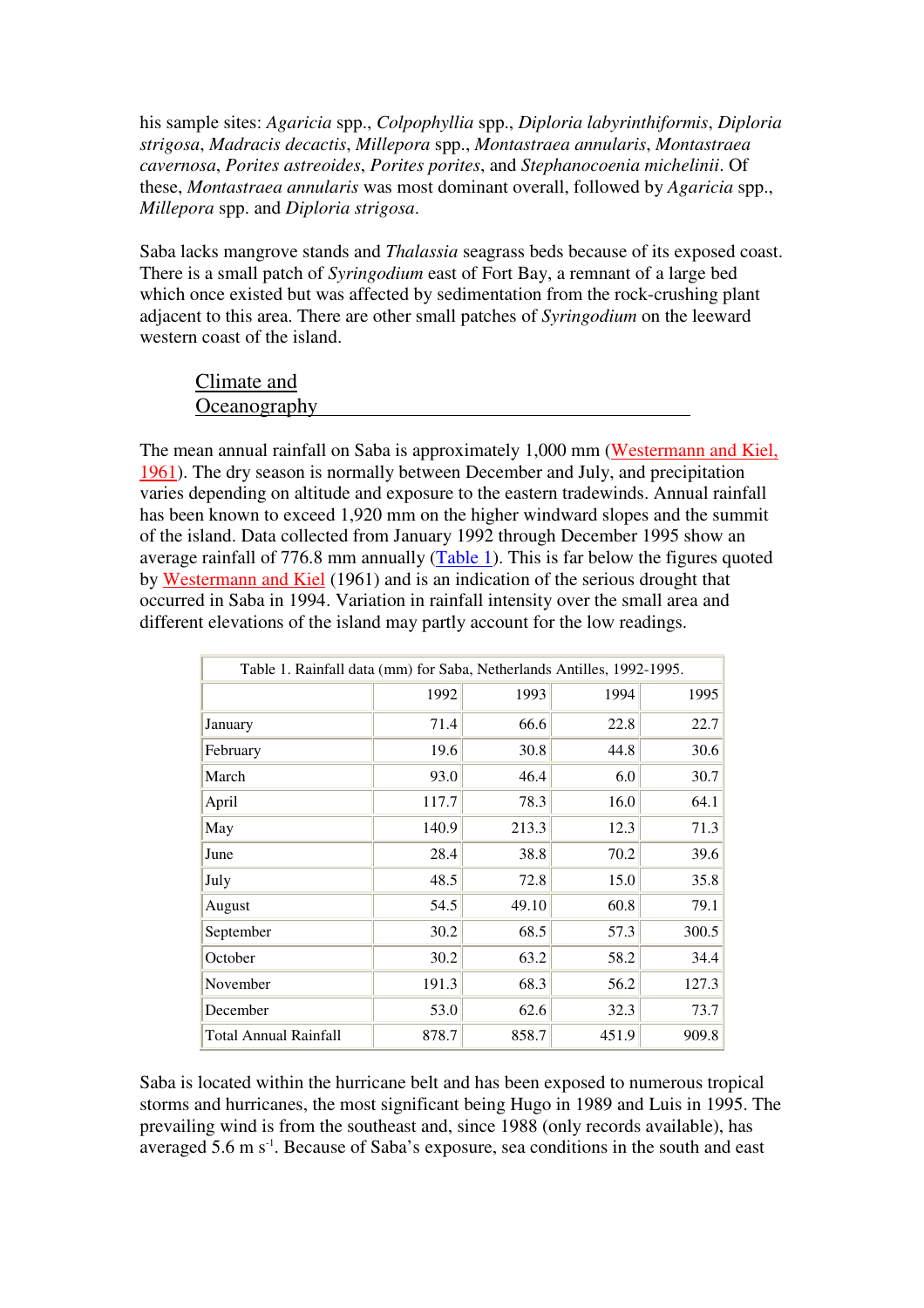are usually rough. Air temperatures vary from monthly maxima exceeding 33°C in June-August, to monthly minima less than 25°C in January-March (Table 2).

| Table 2. Maximum and minimum air temperatures (°C) on Saba, October 1992<br>through December 1995. |      |      |      |      |      |      |      |      |
|----------------------------------------------------------------------------------------------------|------|------|------|------|------|------|------|------|
|                                                                                                    | 1992 |      | 1993 |      | 1994 |      | 1995 |      |
|                                                                                                    | max  | min  | max  | min  | max  | min  | max  | min  |
| January                                                                                            |      |      | 26.2 | 24.3 | 27.1 | 28.8 | 27.8 | 23.9 |
| February                                                                                           |      |      | 27.0 | 24.2 | 26.2 | 23.5 | 28.9 | 24.2 |
| March                                                                                              |      |      | 28.0 | 24.1 | 28.2 | 24.0 | 28.0 | 23.9 |
| April                                                                                              |      |      | 31.8 | 24.9 | 30.4 | 25.5 | 31.3 | 25.7 |
| May                                                                                                |      |      | 32.8 | 25.0 | 33.9 | 27.2 | 32.5 | 27.8 |
| June                                                                                               |      |      | 34.4 | 26.2 | 34.3 | 27.0 | 34.0 | 29.8 |
| July                                                                                               |      |      | 34.7 | 26.3 | 33.8 | 27.8 | 32.1 | 28.9 |
| August                                                                                             |      |      | 35.0 | 27.1 | 33.4 | 28.3 | 33.0 | 27.8 |
| September                                                                                          |      |      | 34.1 | 26.2 | 32.0 | 27.2 | 31.9 | 28.0 |
| October                                                                                            | 31.6 | 25.9 | 33.7 | 25.9 | 30.5 | 27.1 | 30.0 | 26.0 |
| November                                                                                           | 28.3 | 25.0 | 28.3 | 26.1 | 29.7 | 26.4 | 28.9 | 25.2 |
| December                                                                                           | 27.0 | 25.0 | 27.7 | 25.0 | 27.8 | 24.9 | 28.1 | 24.3 |

With Saba's exposed nature, narrow shelf and surrounding deep water, strong currents and rough seas (1-2 m average wave height) are prevalent around most of the island. Information on ocean currents is limited; there have been no field investigations to date, and available data are inconclusive. The intensity of the prevailing southeasterly winds makes for rough seas on the southern and eastern coasts of the island for much of the year. From November to March, powerful swells that originate in the North Atlantic impact the leeward western side of the island.

Although no tidal data have been recorded for Saba, it may be possible to estimate tidal variations from data recorded on adjacent islands. From 45 tide gauge locations in the Caribbean, Kjerfve (1981) concluded that, for the most part, the Caribbean has a microtidal range of 10-20 cm. Saba is located in an area with a predominantly mixed diurnal tide, with a mean tidal range of 15 cm.

| <b>Coral Reef</b>              |  |  |
|--------------------------------|--|--|
| .11 <sub>D</sub><br>$\cup$ ill |  |  |
|                                |  |  |

The CARICOMP coral reef monitoring site is located at 17° 37'34.0''N, 63° 15' 35.5''W (Fig. 1 and Fig. 2) on the leeward western coast of the island about 100 m north of a dive mooring in an area known as the Ladder Labyrinth. The transects are 100 m from the shore on a reef characterized by parallel coral ridges separated by sand channels. Van't Hof *et al*. (1991) hypothesized that coral colonies in this area, which originally encrusted a volcanic boulder substrata, have fused to form a reef structure.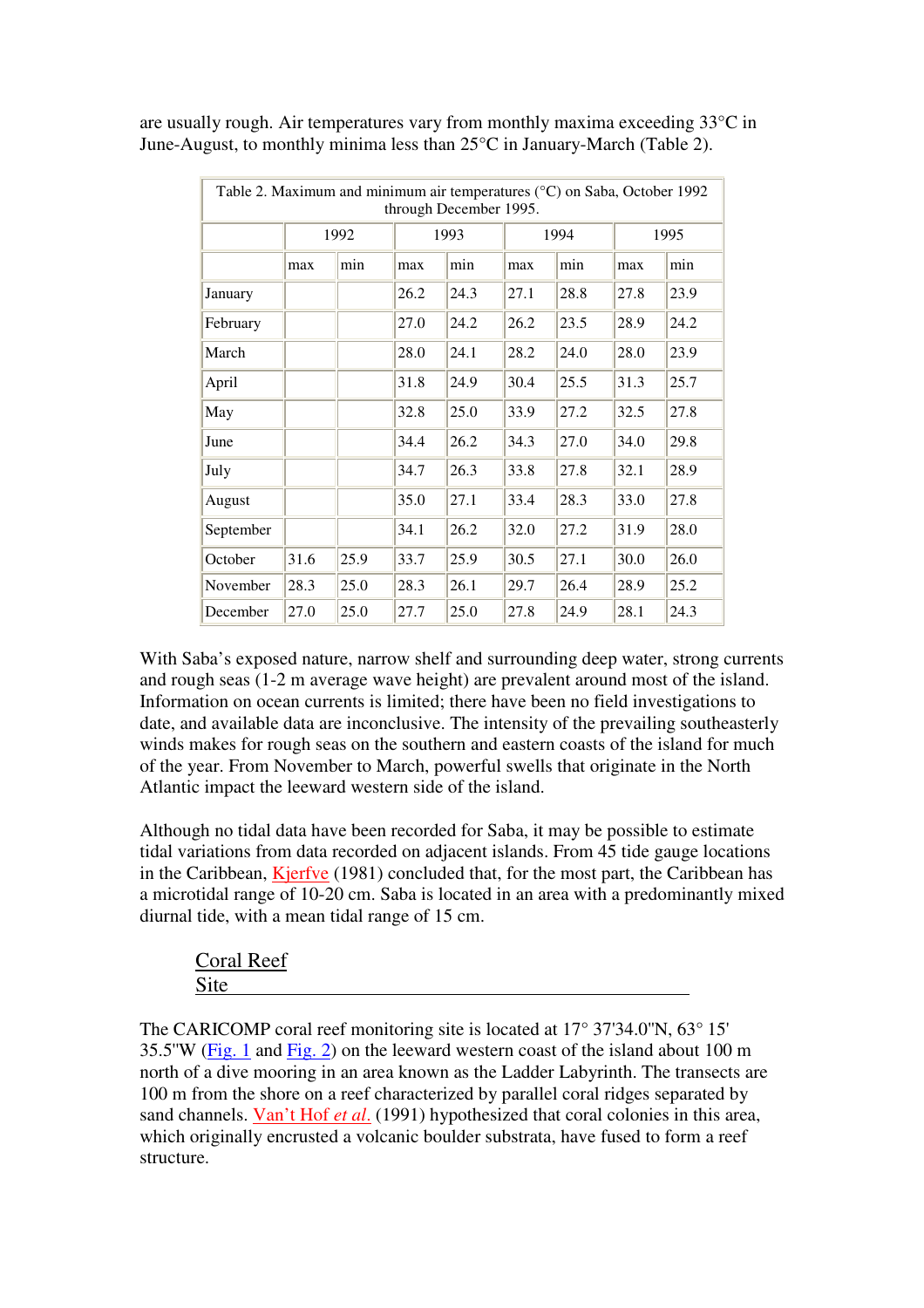

This site has been characterized as a spur-and-groove reef. According to **Deslarzes** (1994), there is an average hard coral coverage of  $24.3\% \pm 3.8$  (SD). Impacts on this area are limited to sedimentation and recreational diving. Some volcanic hot springs occur near the shore but, according to seawater temperatures collected at this site, there are no unusually high temperatures. CARICOMP surveys to date have shown that the reef benthos is dominated by fleshy algae, turf algae, and sand. The dominant hard coral species are massive in structure, with *Montastraea annularis* covering approximately 42% of the total hard coral area. The results from the CARICOMP benthic surveys are presented in Table 3.

| Table 3. Results of benthic surveys at the CARICOMP coral reef site, Saba,<br>Netherlands Antilles. |                                    |                           |             |                          |         |
|-----------------------------------------------------------------------------------------------------|------------------------------------|---------------------------|-------------|--------------------------|---------|
| Classification                                                                                      | $\mathcal{O}_{\mathcal{O}}$<br>Occ | Classification            | $\%$<br>Occ | Species                  | $%$ Occ |
| Turf algae                                                                                          | 30.7                               | Anemones                  |             | Agaricia spp.            | 15.9    |
| Fleshy algae                                                                                        | 18.2                               | Zooanthids                | 0.01        | Ascidians                | 3.4     |
| Calcareous algae                                                                                    | 2.7                                | Erect sponges             | 1.8         | Diploria strigosa        | 6.0     |
| Crustose algae                                                                                      | $\overline{\phantom{0}}$           | <b>Encrusting sponges</b> | 1.1         | Meandrina spp.           | 2.4     |
| Branching corals                                                                                    | 0.2                                | Other organisms           | 0.5         | Millepora spp.           | 0.1     |
| Massive corals                                                                                      | 10.4                               | Bare rock                 | 1.5         | Montastraea<br>annularis | 42.7    |
| Encrusting<br>corals                                                                                | 5.8                                | Bare rubble               | 0.08        | Montastraea<br>cavernosa | 22.0    |
| Foliaceous<br>corals                                                                                | 0.07                               | Holes, gaps,<br>overhangs | 5.4         | Porites porites          | 4.9     |
| Milleporines                                                                                        | 0.04                               | Recent dead coral         |             | Siderastrea spp.         | 2.4     |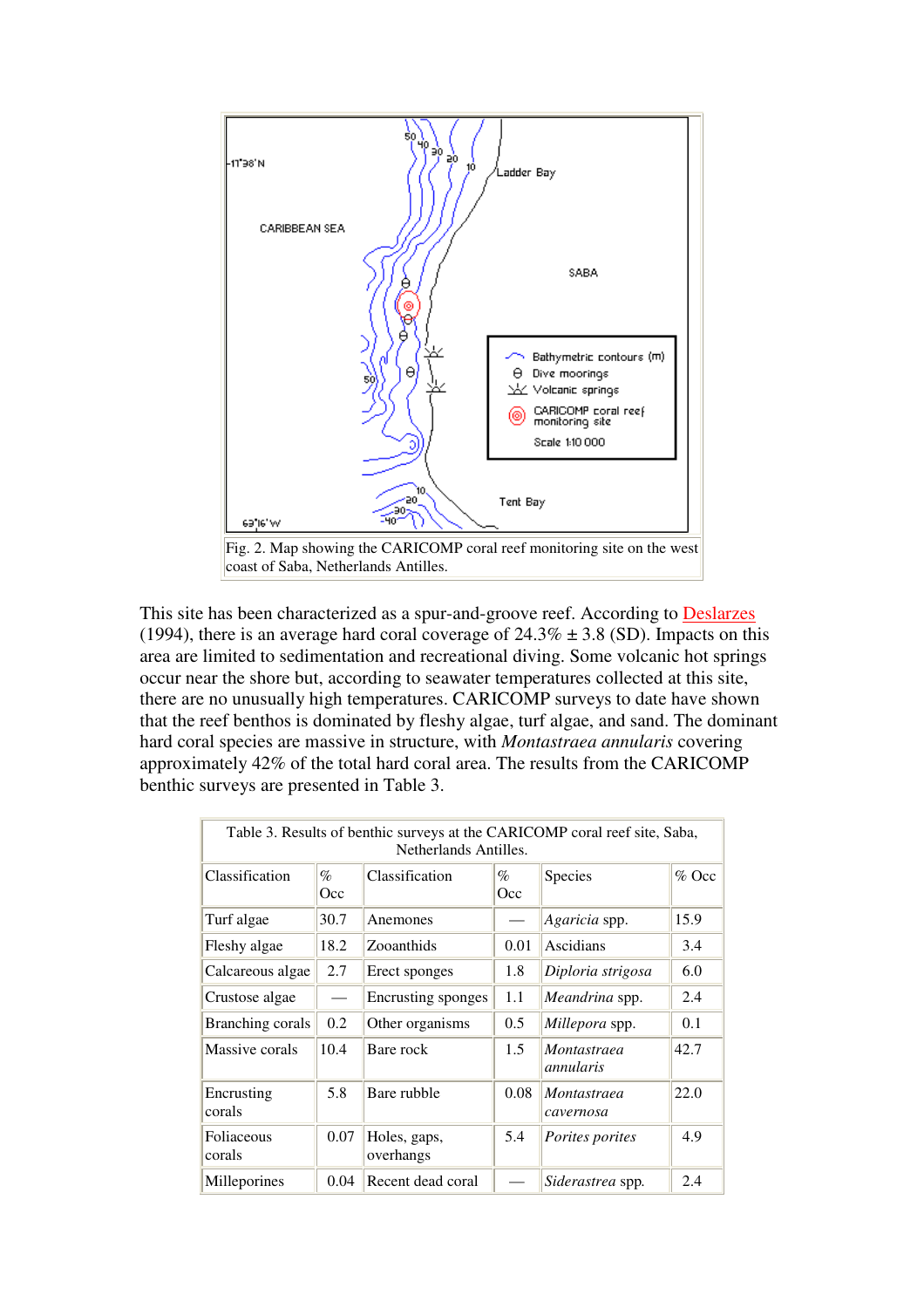|                                                                                       | Sand | 21.5 |  |  |
|---------------------------------------------------------------------------------------|------|------|--|--|
| $\%$ Occ = occurrence, and refers to the percentage of a particular classification or |      |      |  |  |
| species relative to others present.                                                   |      |      |  |  |

Physical data, including surface water temperature, light attenuation, and salinity, have been recorded weekly at the reef site since September 1992. Generally, salinity does not deviate much from 35‰. Light attenuation ranges from 12.5 to 30 m, averaging 22 m at this site. The average surface water temperature ranges from 26.5°C to 29.1°C.

Conclusions

ı

 $\overline{a}$ 

Saba is unique in the CARICOMP program, with the existence of only one of the three ecosystems specified for determining coastal marine productivity. Anthropogenic impacts on the coast are limited, but the threat of development, increased dive tourism, and erosion require continuous monitoring. Saba is one protected area in the CARICOMP program and, as such, can be useful for comparison with other, more impacted sites.

## References

Bak, R. P. M. 1977. Coral reefs and their zonation in the Netherlands Antilles. *Studies in Geology*, **4**:3-16.

Baker, P. E., F. Buckley, T. Padfield. 1977. Petrology of the volcanic rocks of Saba, West Indies. *Abstracts of the 8th Caribbean Geological Conference (Curaçao, 9-24 July 1977).*

Deslarzes, K. P. 1994. *Coral Reef Monitoring in Support of Management, Saba Marine Park, Netherlands Antilles*. Unpublished report on preliminary data.

Kjerfve B. 1981. Tides of the Caribbean Sea. *Journal of Geophysical Research*, **86**(C5):4243-4247.

Polunin, N. V. C., C. M. Roberts. 1993. Greater biomass and value of target coral-reef fishes in two small Caribbean marine reserves. *Marine Ecology Progress Series*, **100**:167-176.

Roberts, C. M., J. P. Hawkins, S. White. 1993. *Status of Fish and Coral Communities on the Reefs of the Saba Marine Park during April/May 1993*. Eastern Caribbean Center, University of the Virgin Islands, St. Thomas, USVI, 57 pp*.*

Roberts, C. M. 1995. Rapid build-up of fish biomass in a Caribbean marine reserve. *Conservation Biology*, **9**:815-826.